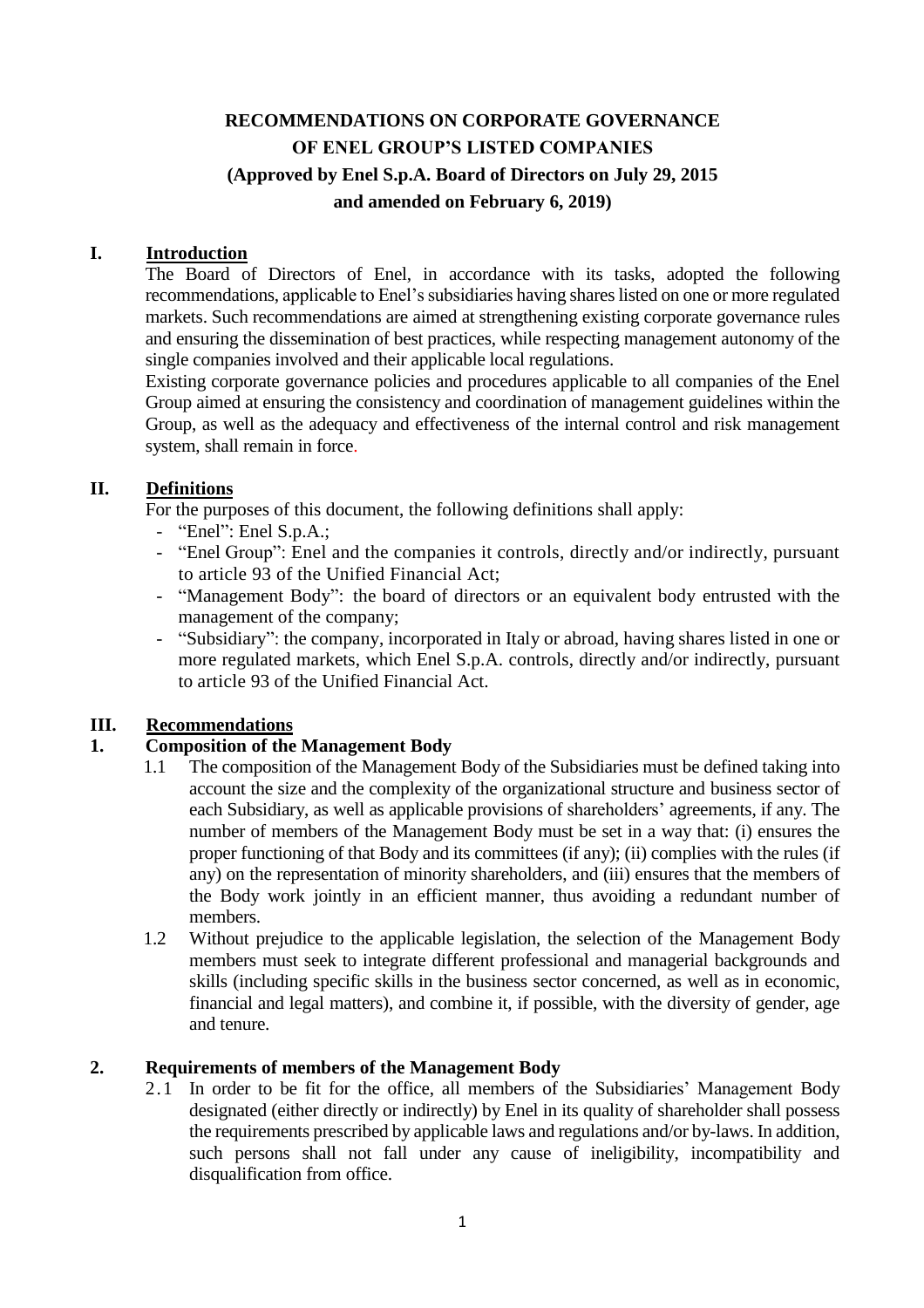- 2.2 Candidates for the office of chairman of the Management Body shall possess an appropriate status for the delicate functions assigned to such office, consisting of (i) facilitating constructive board relations and the effective contribution of all directors to the debate and (ii) ensuring that the documentation related to the items on the agenda is circulated to the directors in due advance prior to the date of each meeting of the Management Body. In order to allow the chairman to carry out his/her role effectively, a tenure no longer than 9 years is recommended, which in exceptional and duly justified cases may be raised up to 12 years (taking into account the entire period in which he/she has been a director), but in no case may it exceed the limit of 12 years, in order to preserve an adequate independence of judgment in carrying out the assignment.
- 2.3 Candidates for the office of Chief Executive Officer shall possess an appropriate status for such office, assessed on the basis of his/her reputation, of the results obtained in preceding senior executive roles and on his/her recognition in key markets.
- 2.4 Candidates for the office of independent member of the Subsidiaries' Management Body shall be selected by the competent function within the organization with the support of a company specialized in the recruitment of top managers, in order to strengthen the efficiency, effectiveness and fairness of the selection procedures. While selecting the candidates, the recruitment company shall assess:
	- i) the technical and professional skills of the candidates;
	- ii) the managerial background of the candidates, taking into account the context in which the relevant Subsidiary operates;
	- iii) the commitment required from the relevant office, taking into account the positions already held by the candidates in other companies, within or outside the Enel Group;
	- iv) the existence of any conflicts of interest;
	- v) if the candidates have, or recently had, significant commercial, financial or professional relationships, either directly or indirectly, with the relevant Subsidiary or other companies of the Enel Group;
	- vi) any criminal or administrative proceedings under way against the candidates, as well as criminal convictions (or plea bargains) or administrative sanctions applied to the candidates by competent authorities.
- 2.5 In the event of termination of the employment contract, if any, signed with companies of the Enel Group, the member of the Management Body shall resign from the offices held in Subsidiaries, unless otherwise agreed between the Enel Group and the interested person.

#### **3. Remuneration of members of the Management Body**

- 3.1 Enel Group's employees shall waive or credit back to the company of the Enel Group with which they have entered into an employment contract – any compensation (whether fixed, variable or in the form of attendance fees) due for their participation to the Subsidiaries' Management Body, insofar as such compensation is absorbed by the salary set forth in the employment contract.
- 3.2 If the employee is appointed as Chief Executive Officer or otherwise as an executive director, a specific compensation for such office may be defined, taking into account the criteria set out in section 3.3 below, whose amount the employee is not required to waive or credit back. The same criteria apply to the remuneration, if any, of those who, while not holding the office of member of the Management Body, have been granted the powers to manage the Subsidiaries (e.g., *gerente general*).
- 3.3 The remuneration of the members of the Management Body who are not employees of the Enel Group shall be established by the Subsidiaries' competent bodies taking into account the role and responsibilities assigned, best practices, the results of the benchmark analysis of the relevant market carried out by a specialized company (which,